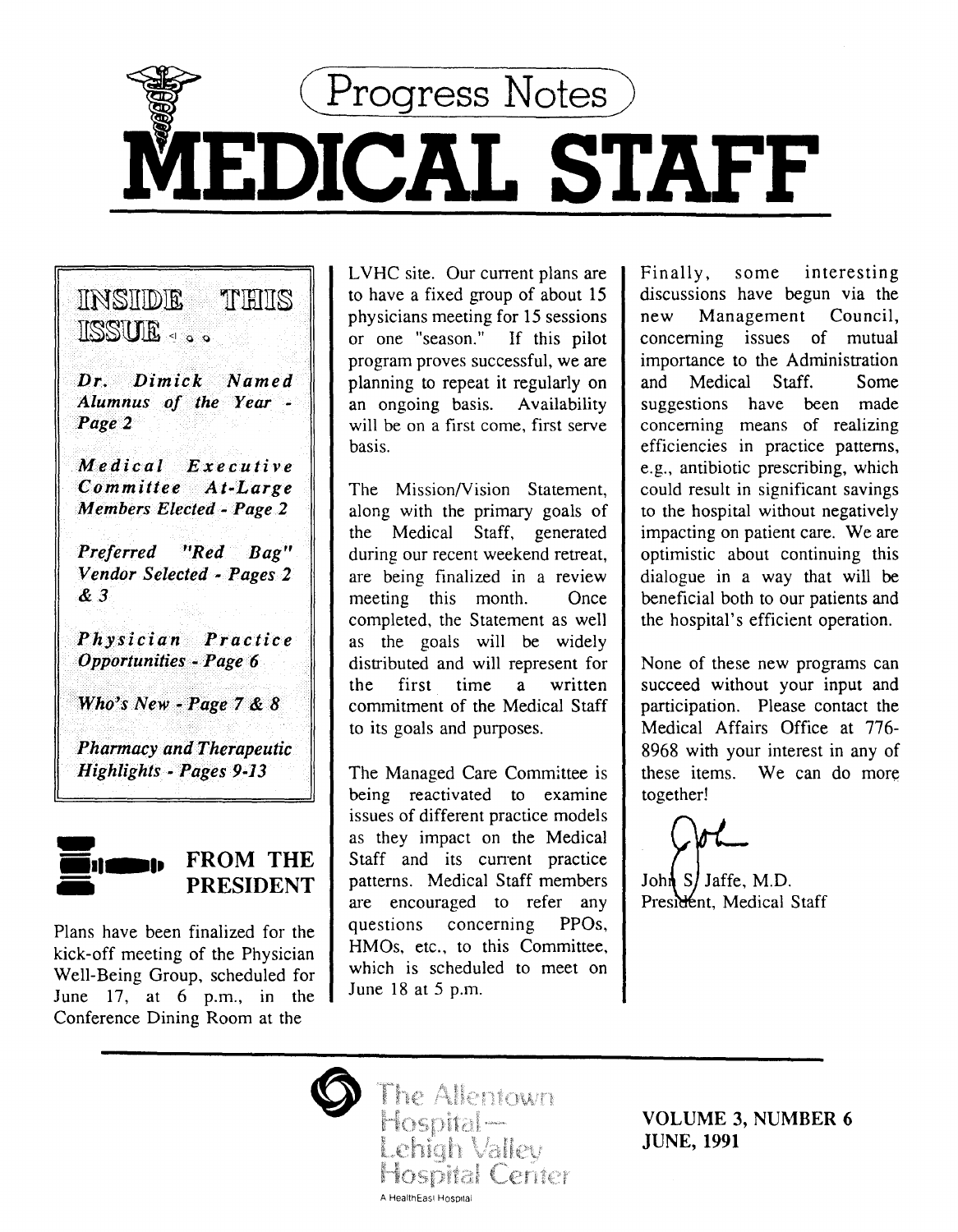Dean F. Dimick, M.D., endocrinologist, was presented with the Alumnus of the Year Award at the 16th Annual Housestaff Appreciation Dinner held on Friday, June 14, at the Holiday Inn Conference Center, Fogelsville. The Alumnus of the Year Award is presented annually to the alumnus and/or member of the hospital's teaching faculty for his or her leadership role in medical education.

Dr. Dimick, who, for almost 20 years, served as the first full-time clinical chairman at The Allentown Hospital and Lehigh Valley Hospital Center before merger, nurtured the hospitals' efforts in training young internists. Under his guidance, the medical residency program grew in size as did its reputation for quality graduate medical education. Today, many graduates of the program serve the Lehigh Valley community as general internists and are colleagues of Dr. Dimick's on the Medical Staff of TAH--LVHC.

In addition to his position as Chairman of the Department of Medicine, Dr. Dimick also served as Vice President of Academic Affairs, Coordinator of Continuing Medical Education, and Medical Director for the Metabolic Regional Resource Center. He retired from the hospital in 1990 and now maintains a private practice specializing in endocrinology.

A graduate of the University of Chicago School of Medicine, Dr. Dimick completed a residency in<br>Internal Medicine at the Medicine at the University of Chicago clinics and a rotating internship at King County Hospital, Seattle. He also<br>completed a U.S. National completed Institute of Health fellowship in endocrinology and steroid biochemistry at the Faculte de Medecine, Paris, France.

Also honored at the event as Teachers of the Year were Peter T. Davis, D.D.S., dentistry; Bryan W. Kluck, D.O., medicine; James L. McCullough, M.D., surgery; Michael S. Patriarco, D.O., obstetrics and gynecology; and Paul G. Sipe, M.D., colon and rectal surgery. Recipients were chosen by residents of each program for their outstanding contributions to the educational programs.

The Paul R. Bosanac, M.D. Research Award, provided by the Dorothy Rider Pool Health Care Trust to encourage and recognize<br>residents in scientific residents in investigation, was awarded to Mark Zelkovic, M.D., third-year surgical resident, for his research paper titled "Indications for Carotid Endarterectomy: Surgeons vs. Neurologists."

Robert J. Sinnott, D.O., chief surgical resident, received the E. John Stahler, M.D. Award for excellence in clinical surgery.

# Medical Executive Committee At-Largt Members Elected

At the General Medical Staff meeting held on Monday, June 10, four members of the Medical Staff were elected to serve on the Medical Executive Committee as At-Large Members.

Those elected to serve a threeyear term from July 1, 1991 through June 30, 1994 include John E. Castaldo, M.D., neurologist; Carl F. D'Angelo, M.D., gastroenterologist; Mark A. Gittleman, M.D., general surgeon; and James J. Goodreau, M.D., vascular surgeon. Congratulations!

A special *thank you* to Peter J Barbour, M.D., neurologist, Donald L. Levick, M.D., pediau·ician, Robert A. Morrow, M.D., neurosurgeon, and Robert D. Riether, M.D., colon and rectal surgeon, who will be completing their terms on June 30.

# Preferred "Red Bag" **Vendor Selected**

In an effort to establish a high quality, low cost infectious waste disposal program for members of TAH--LVHC Medical Staff, the Physician Office Practice Services (POPS) staff researched the services provided by a number of vendors over the past several months.

(Continued on Page 3)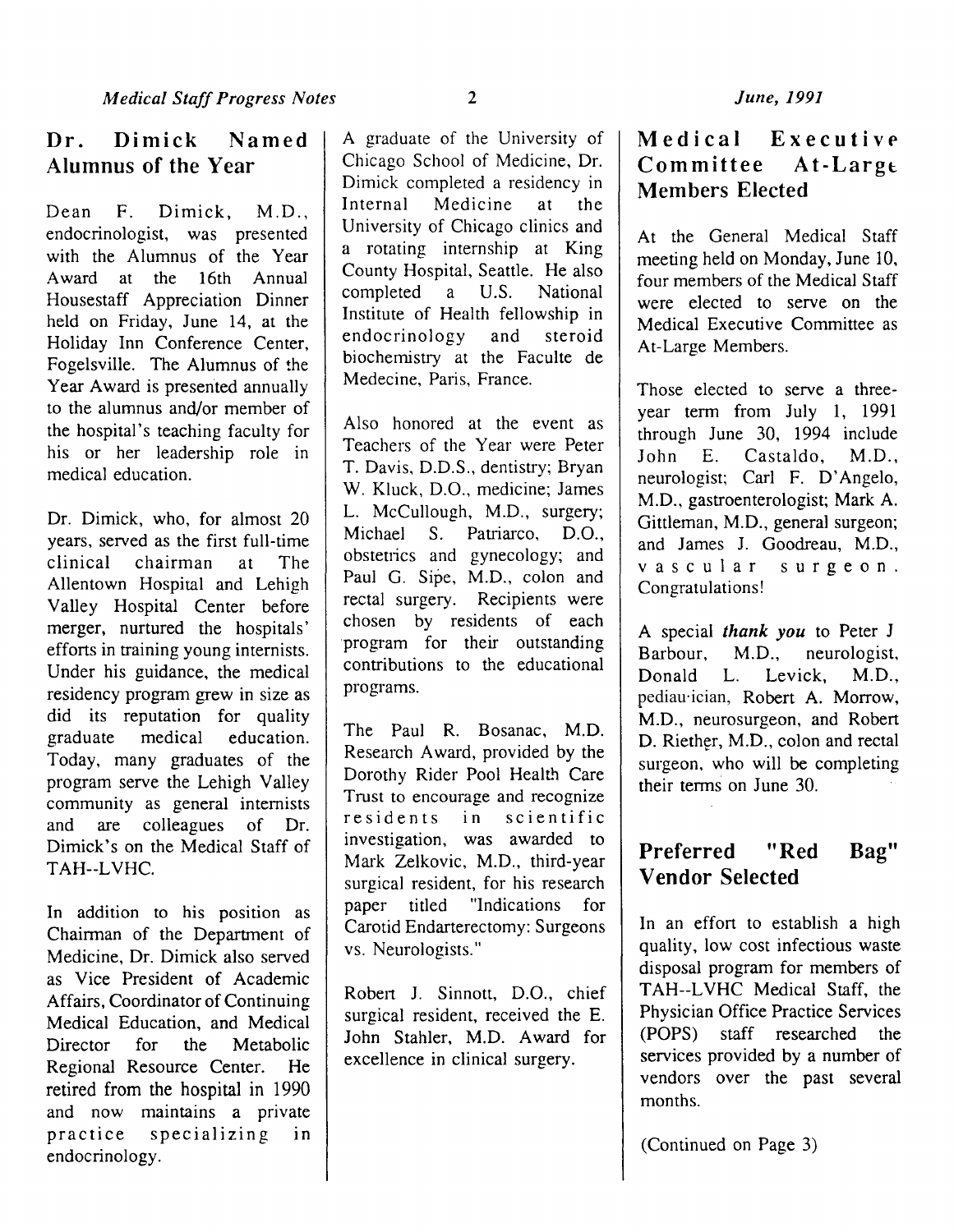## *June, 1991*

(Continued from Page 2)

Following a thorough analysis, which included both financial and reference checks on numerous vendors, Incendere, Inc., was selected as the preferred vendor of TAH--LVHC Medical Staff. Incendere has also been endorsed as a preferred vendor by the Voluntary Hospitals of America (VHA) of which TAH--LVHC is a member.

Incendere is a full service company which transports, handles, and destructs medical waste. All governmentallyrequired licenses, permits, and insurance are held by Incendere.

An lncendere representative will be making a presentation to physicians and their office staff on Tuesday, June 25, at noon in the Auditorium at the LVHC site. Attendance at this session will allow the Incendere representative to collect the information needed to set up an account. As lunch will be provided, please call the POPS Office at 778-2780 to register.

If you are interested in learning more about how this program can benefit your practice, please contact Joe Pilla, POPS Representative, at 778-2780.

# KePRO KORNER

## A voiding Unnecessary Peer Review

by Kenneth M. Nelson, M.D., MPH, Medical Advisor, Office of Inspector General, US Department of Health and Human Services, Rockville, MD

Review of medical records is now being performed with a frequency that was unthinkable in a previous era. Both the quality and cost of care provided may be concerns of such reviews. The following discussion, which is based on review of over 300 cases submitted for possible Federal sanctions, is provided for physicians to minimize unnecessary concerns about review of their medical care.

### *Importance of Medical Record*

The medical record is all that remains, after a service is provided, to show what happened. Both quality and payment issues utilize the medical record for making determinations. Although review of a patient's chart may clearly demonstrate good care or bad care, in some instances there is little to indicate what care was given, why it was given, or what other factors (e.g., patient request) influenced the care provided.

If the medical record does not contain the basis for the physician's decisions, questions of necessity and quality cannot be answered. Patients are not interviewed to determine if care was appropriate; rather the

medical record is reviewed and is expected to provide data supporting necessity and quality. Physicians should not assume that when an issue is unclear the physician will be given the benefit of the doubt. Potential doubt should be eliminated by good documentation.

(To be continued in Volume 3, Number 7 of Medical Staff Progress Notes.)

Reprinted from QA Review/April-May 1991 with permission from the American Medical



Parking Signs -TAH Site

If you haven't already noticed, the street signs on 17th Street across from the Outpatient entrance of TAH site and in front of the Fairgrounds Medical Center were recently changed. The signs, which were previously posted for Emergency Physician Parking Only, now allow for "1 Hour Parking, 8 AM - 6 PM, Except Sunday." These signs have also replaced signs in front of the Allentown Medical Center.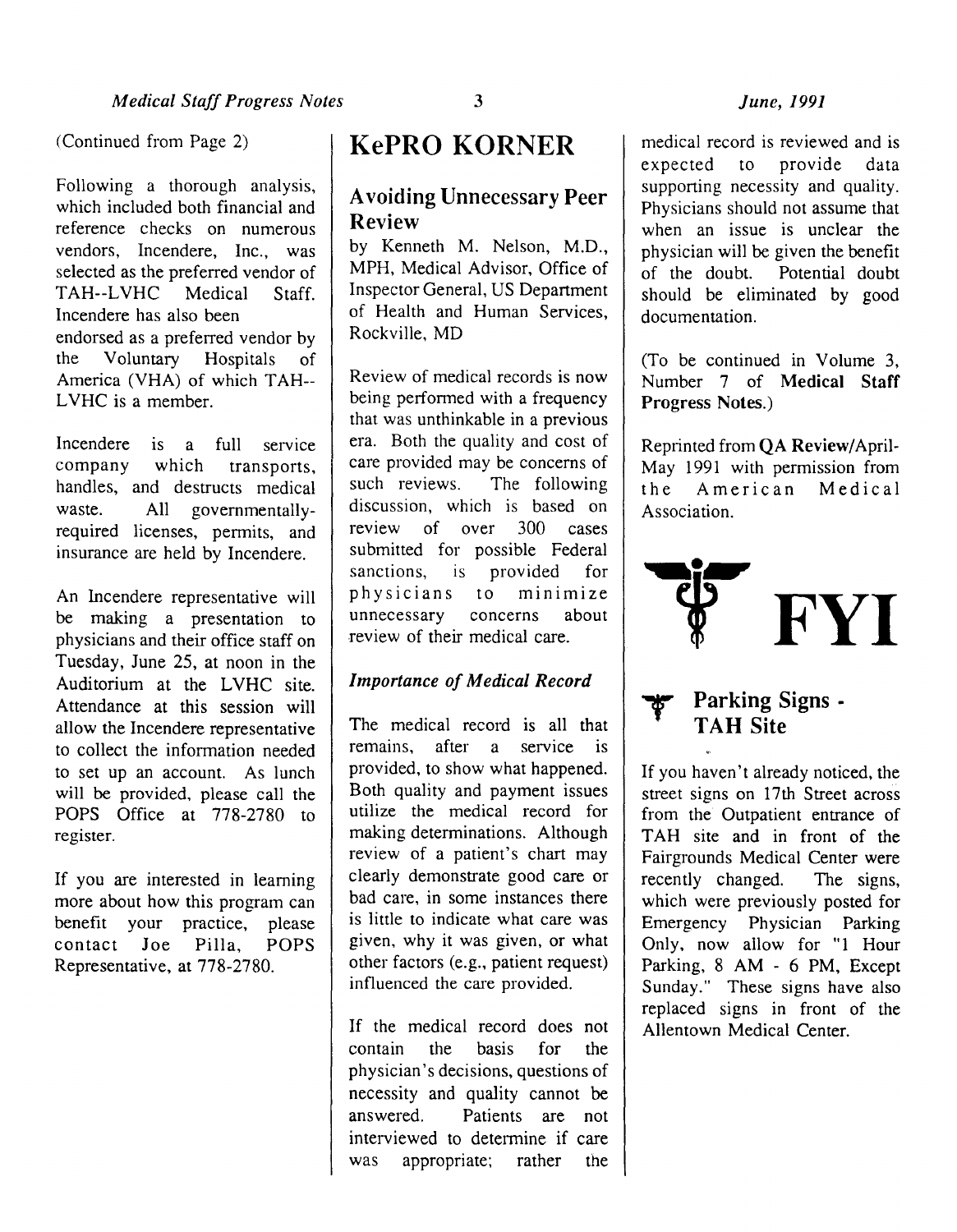#### Admitting Improve Service  $t<sub>0</sub>$

The Admitting Department has been working with the Short Stay Unit (SSU) to better utilize resources while simultaneously improving customer service with physicians' offices.

Effective June 24, 1991, the number of conference calls necessary when calling in a reservation for the SSU at the LVHC site will be decreased as Admitting will now obtain and transmit all necessary information to the SSU. This will decrease the amount of telephone time for SSU staff and the physicians' offices.

If you have any questions or concerns, please contact Bernadette Potetz, Manager, Admission Services, at 776-8066.

# Physician Recognition Dinner

Mark your calendar for the first Physician Recognition Dinner which has been scheduled for Saturday, March 28, 1992, to be held at the Holiday Inn Conference Center, Fogelsville. More details to follow in future newsletters.

# PC Training Schedule

The Personal Computer Training Schedule for June 1991 through September 1991 was recently announced by HealthEast Information Services. These classes, which are available to the office staff of members of TAH--LVHC Medical Staff at special rates, are held at Practice Builders, Inc., near the ABE Airport. In addition, video training is available through HealthEast Information Services. For a list of course titles and dates or for more information, contact Janet M. Laudenslager in the POPS Office at 778-2780.

# New Slide Projection Lens Available in LVHC Auditorium

The Auditorium at the LVHC site is set up for dual slide projection. Human Resource Development now has available a new lens for single projection. This new lens provides a larger and brighter image, and will be stored in the projection room for your use. When using the single projection lens, use #2 (video/film) or #4 (slide) light setting on the podium for the brightest slide image.

For more information, contact Gary Weisel in Human Resource Development at 776-8320.

# T STAT Weekend Echo Requests

Any physician requesting a STAT echo done after regular Heart Station hours (Friday - 5 p.m. until Monday 7 a.m.) must call a cardiologist to read this study as soon as it is recorded. This must

## *June, 1991*

be done prior to the echo technician being called in by d. Hospital operator. This may be the cardiologist assigned to unreferred echoes that week (the operator will know which physician or group is on call) or any cardiologist of the referring physician's choosing. This does not represent a cardiology consultation nor a request for the cardiologist to see the patient.

Physician to physician communication is required to direct the interpreting physician to the specific pathology of interest requiring the STAT study.

If you have any questions regarding this issue, please call Nancy Carr, Director of Cardiology, at 776-8964.

# **The Lower Extremity**<br>Venous Doppler Doppler **Studies at TAH**

There has been some confusion regarding where to send patients for lower extremity venous doppler studies since both the Radiology Department at TAH site and the Vascular Lab provide this service. It would be helpful if the requesting physician would indicate on the request in the chart where he desires this study to be done. At TAH, color doppler or duplex doppler evaluation of the lower extremity venous system is performed only in the Radiology Department.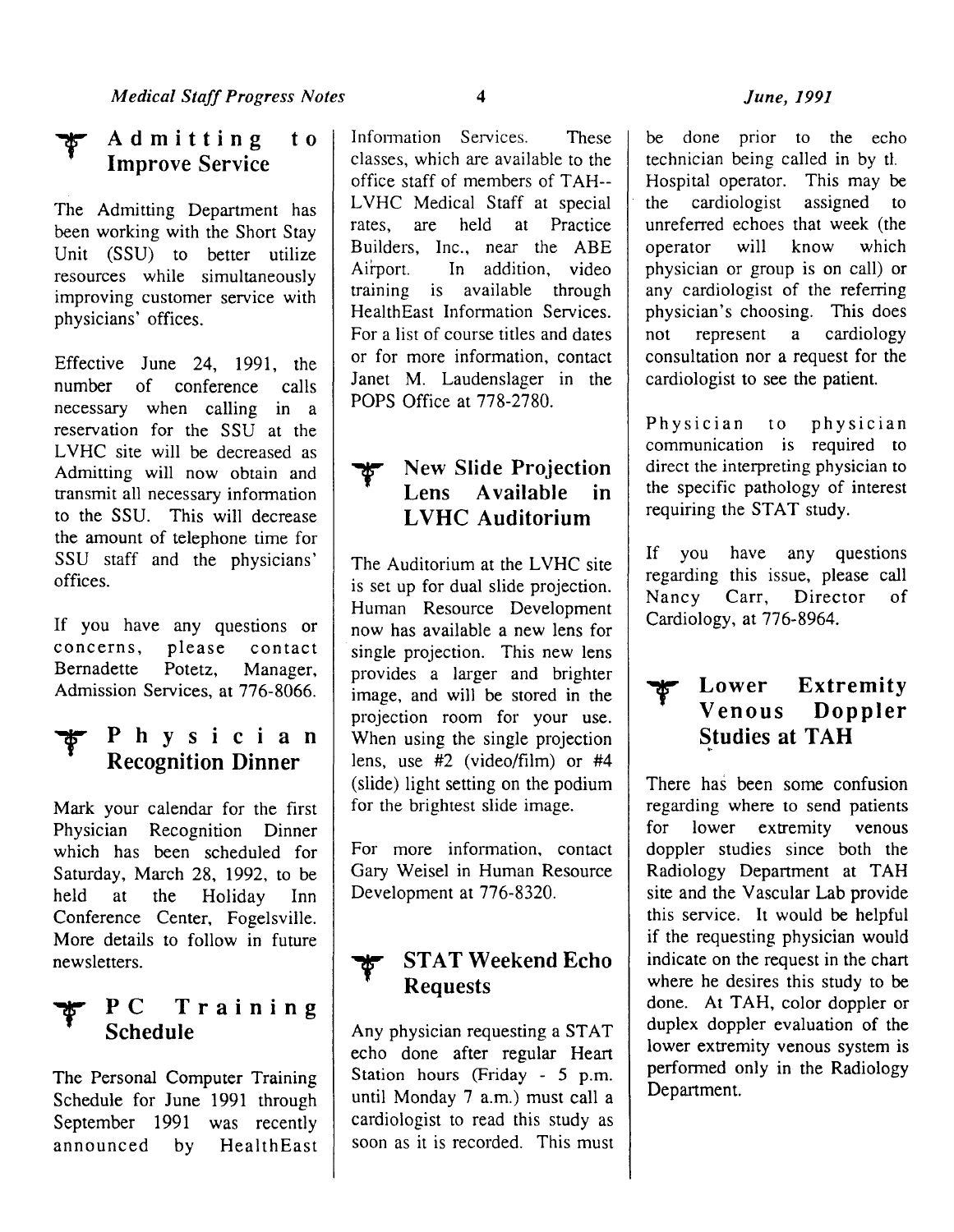

## Eggcrate Pads No Longer Available

Due to decreased usage and potential fire hazard, eggcrate pads have been eliminated from hospital stock and should be replaced with either Tendercloud or Comfortex mattresses.

# Travelers Medicare<br>Lists New Phone Lists New Number for Physician Inquiries

Travelers Insurance Company, Medicare carrier for railroad retirees, has a new telephone number for physicians' inquires--  $(404)$  855-1386 -- for both Medicare-participating and nonparticipating physicians.

Under a Health Care Financing Administration mandate, Travelers may no longer use its toll-free number for physician inquiries as of May 1.

## HCFA 1500 Claim Form Revised

Pennsylvania Blue Shield issued a Medicare Special Bulletin dated May 15, announcing that the government approved revisions to the HCFA 1500 claim form and that the new form will be used beginning around September.

Physicians' offices will have a grace period from September through March to use up their old forms. Offices should keep the change in mind when ordering supplies.



The Health Sciences Library recently announced its newest book acquisitions for both sites. At TAH, new books include:

Andreasen. Essentials of Traumatic Injuries to the Teeth. Munksgaard, 1990.

Blake. Surgery of the Thyroid and Parathyroid Glands. 3rd ed. W.B. Saunders, 1990.

Buyse. Birth Defects Encyclopedia. Blackwell, 1990.

Recent book acquisitions at the LVHC site include:

Emst. Current Therapy in Vascular Surgery. 2nd ed. B.C. Decker, 1991.

Bonica. The Management of Pain. Lea & Febiger, 1990.

Marino. The ICU Book. Lea & Febiger, 1991.

Bardin. Current Therapy in Endocrinology and Metabolism. 4th ed. B.C. Decker, 1991.

*QUOTE OF THE MONTH "In the race to be better or*  best, do not miss the joy of *being."* 

## *June, 1991*

## Physician Payment for the Interpretation of EKGs

The Hospital Association of Pennsylvania recently received clarifying information from the Health Care Financing Administration, specifying the HCPCS codes covered under Section 4109 of The Omnibus Budget Reconciliation Act of 1990.

The HCPCS codes for which a professional component for the interpretation of an EKG may no longer be billed after January 1, 1991 are as follows:

- 93000 Electrocardiogram, routine EKG with at least 12 leads; with interpretation and report
- 93010 Interpretation and report only
- $93040^*$ Rhythm EKG, one to three leads; with interpretation and report
- 93042 Interpretation and report only

This provision of OBRA '90 is effective January 1, 1992. If you have any questions, please call George Gugoff, Director, Govemment Payment Programs, Hospital Association of Pennsylvania, at (717) 561-5318.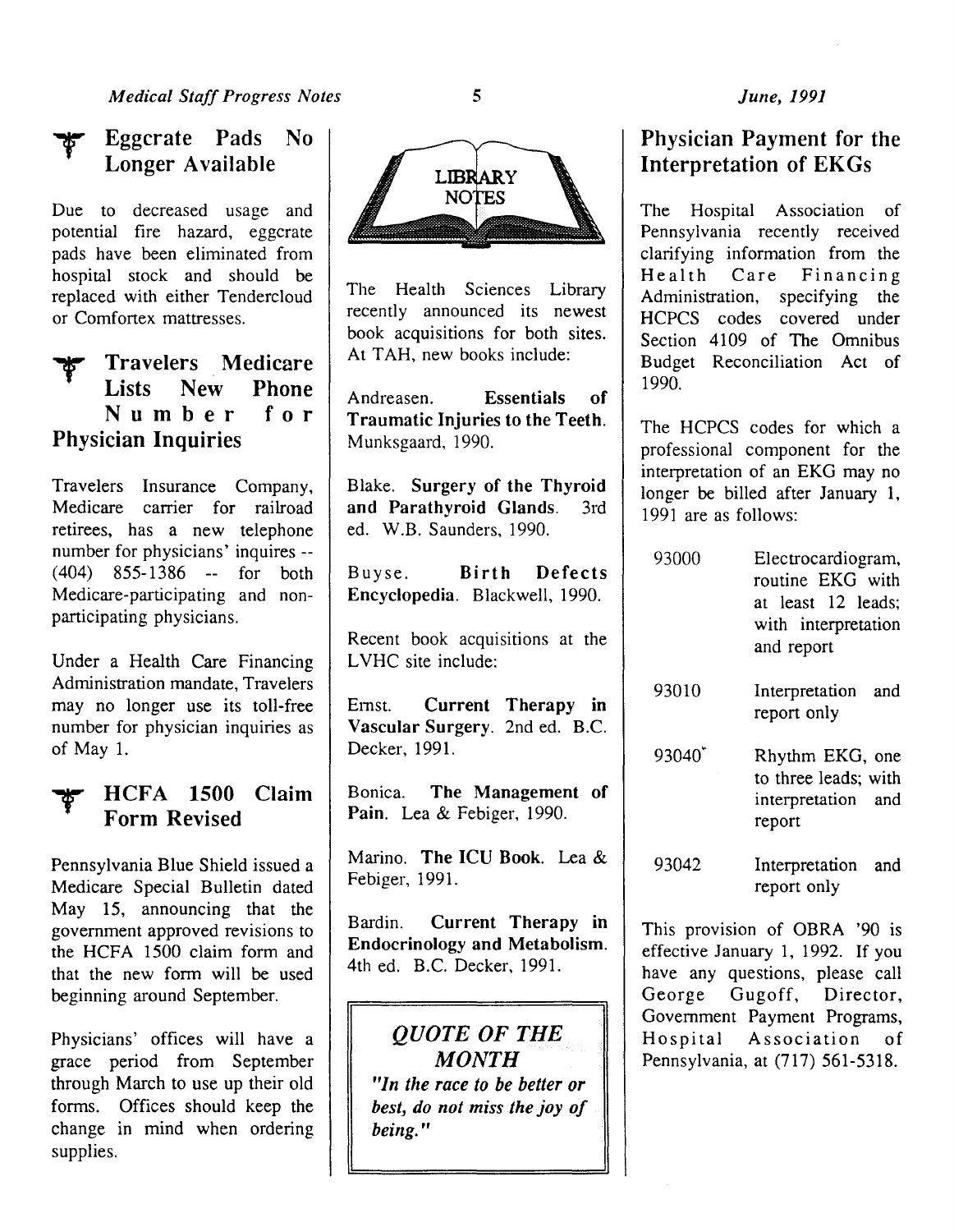## CONGRATULATIONS!

Lisa S. Bunin, M.D., ophthalmologist, was recently informed that she successfully passed the certifying examination and is now a Diplomate of the American Board of Ophthalmology.

Paul L. Orr, M.D., psychiatrist, was recently elected as a fellow of<br>the American Psychiatric Psychiatric Association.

Dorothy I. Hartman, M.D., anesthesiologist, was recently awarded certification as a diplomate of the American Board of Anesthesiology.



Sarah J. Fernsler, M.D., pediatrician,

and her husband, William LeBoeuf, recently welcomed a baby daughter on May 17. Katie weighed 7 lbs. 12 oz. and was 21 1/2 in. long. She was welcomed home by her brother, Michael.

# Publications, Papers and **Presentations**

Joseph A. Candio, M.D., general internist, Marian Hoffman, R.N., clinical specialist, Nutrition Support, and Joseph Lucke, Ph.D., methodologist, Research Department, have published results of a research project at the LVHC site. The article, "Estimation of Nitrogen Excretion Based on Abbreviated Urinary Collections in Patients on Continuous Parenteral Nutrition,"

was published in the March-April 1991 issue of the **Journal of**<br>Enteral and Parenteral and Parenteral Nutrition.

Herbert L. Hyman, M.D., gastroenterologist and Senior Consultant in Gastroenterology, spoke at a recent Carbon County Medical Society meeting on "Functional Gastrointestinal Disorders."

Peter A. Keblish, M.D., chief of Orthopedic Surgery, presented two posters at the Combined Congress of the International Arthroscopy Association and the International Society of the Knee in Toronto, Ontario, Canada. His presentations were titled "The Lateral Approach in Valgus TKA: A Prospective Study of 41 Cases with 2-7 Year Follow-up," and "Comparison of Patella Retention and Patella Replacement in LCS Mobile Bearing TKA: A Prospective Comparison of 52 Knees in 26 Patients."

UPCOMING CONFERENCES. SEMINARS AND MEETINGS

## *Pediatric Conference Schedule*

Otitis Media - Resistance Patterns will be presented by Charles Bluestone, M.D., Professor of Otorhinolaryngology, Children's Hospital of Pittsburgh, on Friday, June 28, at noon in TAH Auditorium.

For more information, contact Beverly Humphrey in the Department of Pediatrics at 778-2540.

# PHYSICIAN PRACTICE **OPPORTUNITIES**

\* Monday and Wednesday morning slots are currently available for the Brown Bag suite at Kutztown Professional Center.

\* Kutztown Professional Center is planning a 5,500 square feet addition for Fall, 1991. Office suites available will include medical, dental, legal, and professional.

For more information on these practice opportunities, contact John W. Hart, Vice President, at 776-8968.

\*For Sale - Medical-Professional Office Building on Cedar Crest Boulevard, just minutes from both The Allentown Hospital and Lehigh Valley Hospital Center sites. Plenty of parking. Ideal for physician.

\* Office space available to share. Private entrance. Ideal for psychiatris' psychologist, surgeon, etc. New addition, available Fall, 1991, at 825 N. Cedar Crest Boulevard. Allentown.

\* Specialty practice time-share space available in a comprehensive health care facility, Riverside Professional Center, 4019 Wynnewood Drive, Laurys Station. Half- or full-day slots immediately available.

\* Office space available at 1111 N. 19th Street, Allentown. 1,080 square feet.

\* Temporary office space available on first floor of Fairgrounds Medical Center, 400 N. 17th Street, Allentown. 380 square feet for one- or two-year lease. Private entrance.

For more information, contact Joe Pilla, POPS Representative, at 778-2780.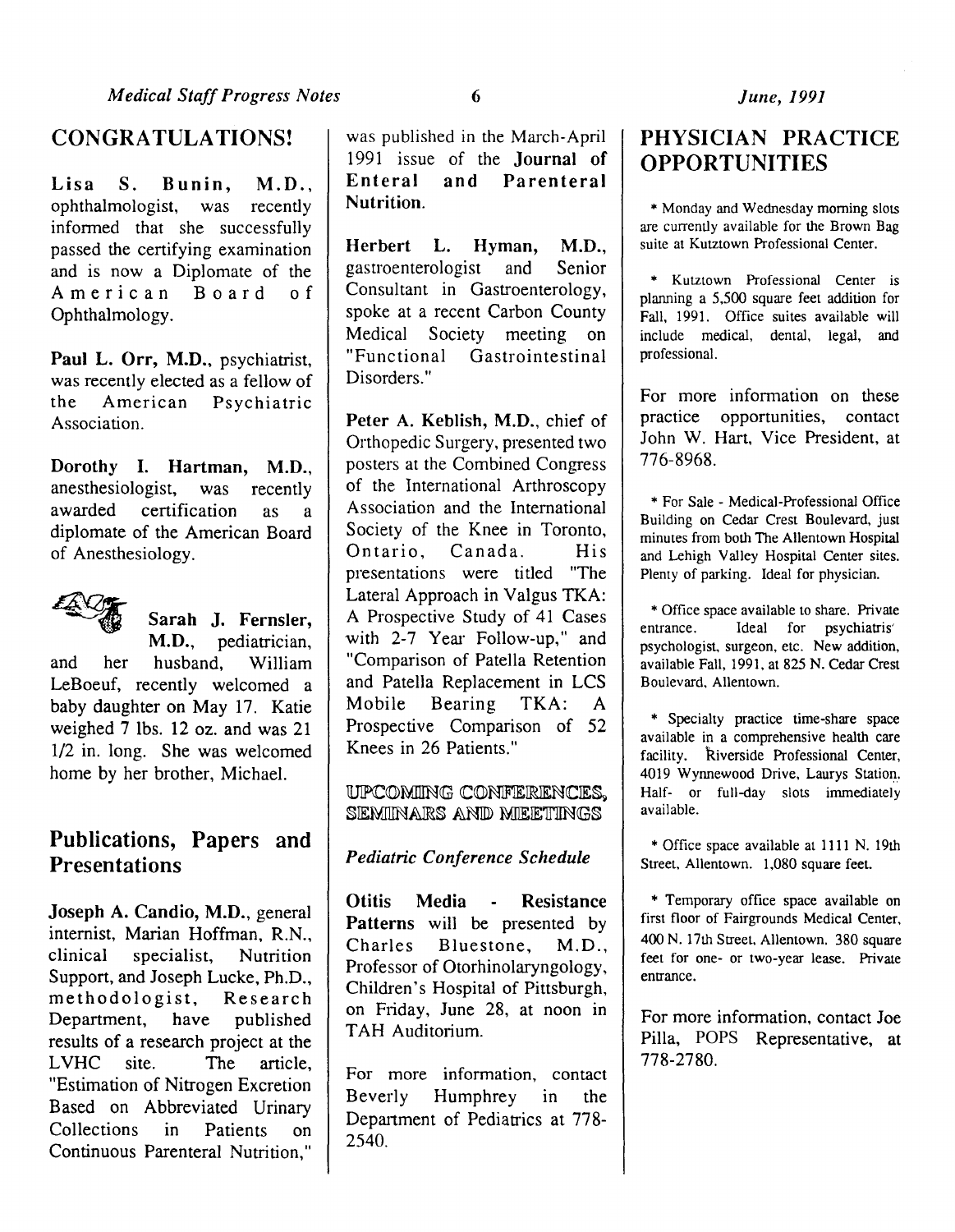## WHO'S NEW

The Who's New section of Medical Staff Progress Notes contains an update of new appointments, address changes, newly approved privileges, etc.

Please remember that each department or unit is responsible<br>for updating its directory, for updating its directory, rolodexes, and approved privilege rosters.

## Medical Staff

## *Appointments*

F. Michael Adams, MD (Joining Northampton Medical Associates) 2014 Siegfried Avenue Northampton, PA 18067 (215) 262-1519 Department of Medicine Division of Family Practice Provisional Courtesy

Neil W. Culligan, MD (Joining Neurological Services. Inc.) 3420 Walbert Avenue Allentown, PA 18104 (215) 366-9160 Department of Medicine Division of Neurology Provisional Active

David A. Edmonds, DPM (Joining John M. McFadden. DPM) 1356 Main Street Northampton, PA 18067 (215) 262-3417 Department of Surgery Division of Orthopedic Surgery Section of Podiatry Provisional Courtesy

Neil H. Feldman, DO (Joining Harold Krcithen. MD) Allentown Medical Center 401 N. 17th Street Suite 211 Allentown, PA 18104 (215) 437-0711 Department of Medicine Division of Internal Medicine Section of Allergy Provisional Active

Scott A. Gradwell, DMD 1050 S. Cedar Crest Blvd. Suite 201 Allentown, PA 18103 (215) 770-1050 Department of Dentistry Division of Periodontics Provisional Active

Robert J. Weiss, DO (Joining Nephrology/Hypertension Associates of Lehigh Valley) Allentown Medical Center 401 N. 17th Street Suite 212 Allentown, PA 18104 (215) 432-8488 Department of Medicine Division of Internal Medicine Section of Nephrology Provisional Active

Christopher J. Wohlberg, MD, PhD (Joining Levitt. Barbour & Castaldo. PC) 1210 S. Cedar Crest Blvd. Suite 1800 Allentown. PA 18103 (215) 776-8420 Department of Medicine Division of Neurology Provisional Active

*Leave of Absence* - *Extension* 

Samuel W. Criswell, Jr., DPM Department of Surgery Division of Orthopedic Surgery Section of Podiatry

## *Change of Status*

Stanley E. Zeeman, MD Department of Medicine Division of Internal Medicine Section of Cardiology From Emeritus Active to Honorary

## *Address Correction*

Dieter W. Leipert, DDS 7 540 Windsor Drive Suite 110 Allentown, PA 18195

## *New Practice Name*

Mishkin Rappaport Shore Internal Medicine Mark H. Mishkin, MD Stephen -R. Shore, MD 1251 S. Cedar Crest Blvd. Suite 209C Allentown, PA 18103 (215) 433-1616 (215) 439-4997 and Daniel M. Rappaport, MD 1728 Jonathan Street Suite 204 Allentown, PA 18104 (215) 776-4120

7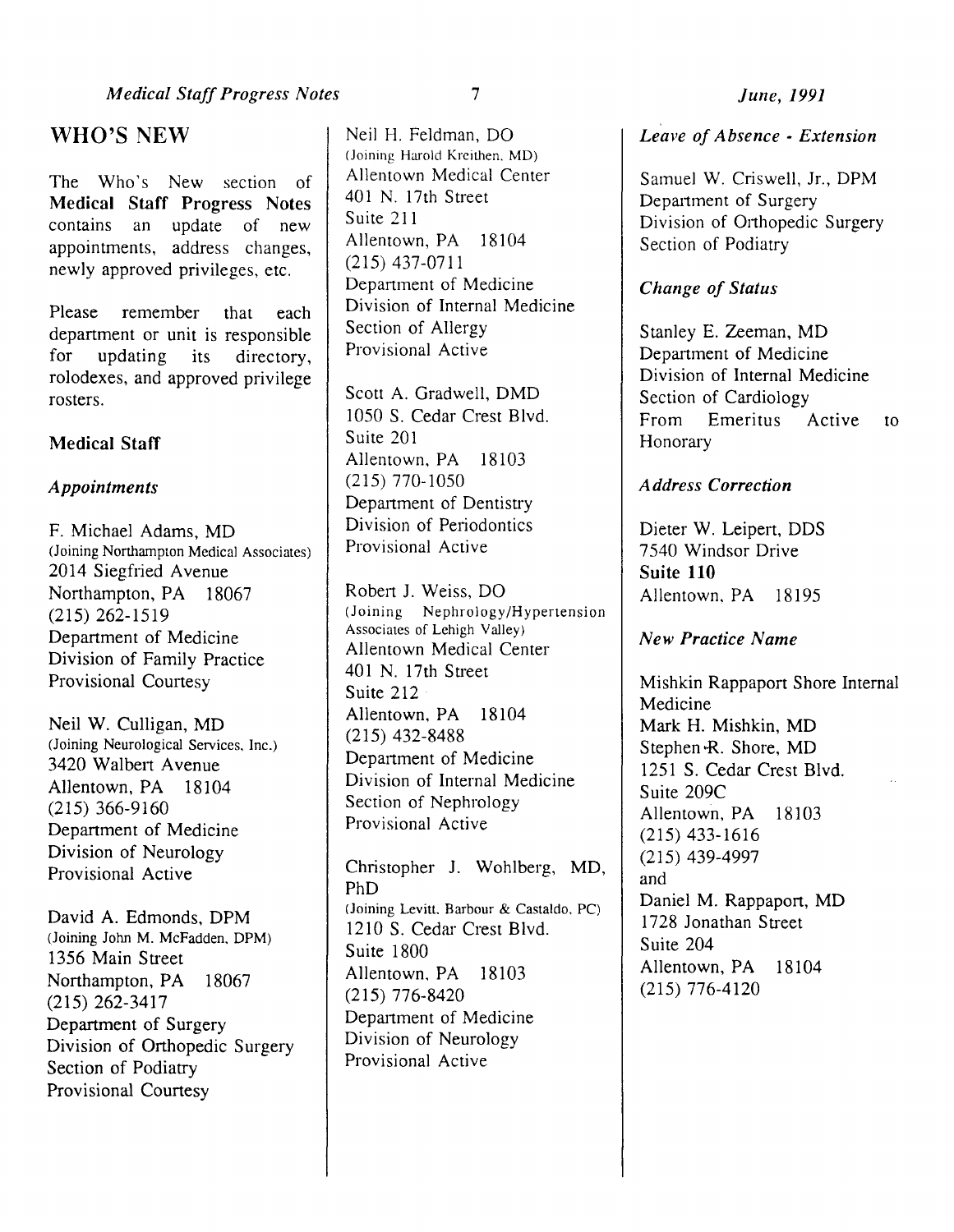## *Medical Staff Progress Notes*

### *Practice Change*

Eugene E. Ordway, MD has joined Syed A. Subzposh, MD 451 Chew Street Suite 302 Allentown, PA 18102 (215) 821-2810

## Allied Health Professionals

#### *Appointments*

Lesley A. Bickhard, PhD Associate Scientific Psychologist (Neurosciences Regional Resource Center)

Mary-Lou T. Mayernick, RN Physician Extender Professional - RN (John J. Cassel, MD)

#### *Resignation*

Maria T. Braskie, PA-C Physician Extender Physician Assistant - PA-C (J C Rex Thoracic Surgical Group - Mark N. Martz, MD)

Bette L. Foulke, RN Physician Extender Professional - RN (Peripheral Vascular Surgeons, PC -James J. Goodreau, MD)

Joanne Rodgers, RN Physician Extender Professional - RN (Peripheral Vascular Surgeons, PC - James J. Goodreau, MD)

Our commitment is to quality In everything we do. This can only be achieved if we provide services that conform to clearly understood requirements. We are dedicated to continuous improvements in our work processes; • Our approach is based on "Prevention" and the concept of "Do it right the first time." Equal Opportunity Employer  $M/F/H/V$ 

*Our Quality Policy* 

*June, 1991* 



Be extra cautious and have a wonderful summer!



Medical Staff Progress Notes is published monthly to inform TAH--LVHC Medical Staff and employees of important issues concerning the Medical Staff. Articles should be submitted to Janet M.Laudenslager, Coordinator, Physician Office Practice Services, TAH site, by the first of each month. Articles may also be faxed to her at 778-2867. If you have any questions regarding the newsletter, please call Ms. Laudenslager at 778-2780.

8

(Harwick & Papola - Clinic)

Cynthia L. Zehner Associate Scientific

Audiologist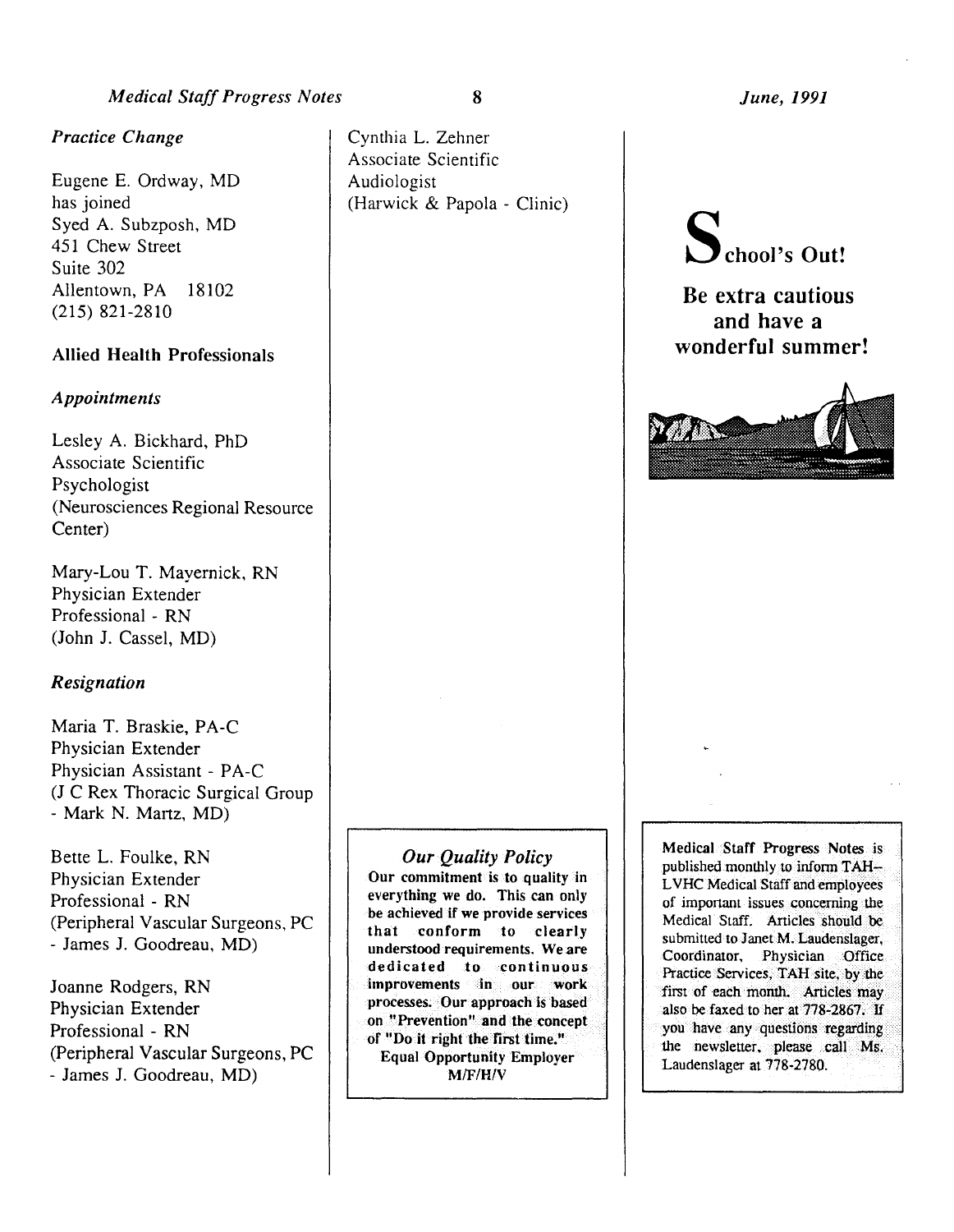

# P & T HIGHLIGHTS The Allentown Hospital - Lehigh Valley Hospital Center **PHARMACY DEPARTMENT**

James Giardina, R.Ph., M.S. - Editor

The following actions were taken at the May 13, 1991 Pharmacy and Therapeutics Committee meeting.

#### INFO, INFO, INFO

The Committee reviewed and approved patient education medication information sheets on Metoclopramide, Sucralfate, Warfarin, Calcium Channel Blockers, Clozapine and Furosemide. These sheets are intended to be given to patients prior to discharge to assist them in learning the purpose, proper use and potential side effects of the particular medications. Supplies for office use may be obtained from Sandy Schwartz, R.N., Director of Patient Education (#8775).

#### FORMULARY ADDITIONS/DELETIONS

Ciprofloxacin Injection (Cipro IV, Miles) was approved for addition to the formulary. It is indicated for mild to severe UTI's, mild to moderate lower respiratory tract, skin, bone and joint infections caused by susceptible gram negative aerobic organisms. In contrast, oral ciprofloxacin has approved indications for the treatment of severe lower respiratory tract, skin, bone and joint infections. The recommended dose for mild to moderate UTI is 200mg Q12H. Otherwise all other infections are treated using 400mg Q12H. It is given as an IV infusion in DSW over 30 minutes.

The most common adverse effects are related to the site of infusion; others include liver enzyme elevations (4%), GI complaints (3%) and skin, hematologic, and CNS effects (2%). Ciprofloxacin is not indicated for use in children or pregnant women. It is eliminated primarily by renal excretion. Intravenous Ciprofloxacin does not have the same absorption related interactions associated with the oral dosage form. It decreases Theophylline clearance and toxicity may result when these agents are co-administered.

Given the effectiveness of the oral dosage form and the limited approval for the intravenous formulation, the use of intravenous ciprofloxacin should best be reserved for treatment of infections in patients unable to receive oral medication and which are refractory to other therapies.

| IV Cipro 200mg \$24.20/day |                     | PO Cipro 500mg \$ 4.08/day |  |                     |
|----------------------------|---------------------|----------------------------|--|---------------------|
|                            | $400mg$ \$48.40/day |                            |  | $250mg$ \$ 3.60/day |

Dipyridamole Injection (Persantine IV, B-I), like Adenosine, was approved to the formulary for use in conjunction with Thallium scanning to diagnose CAD in patients unable to undergo treadmill stress testing. Unlike Adenosine,<br>Dipyridamole has FDA approval for this indication. Dipyridamole is given intravenously diluted in a 1:2 ratio. The recommended dosage is 0.57mg/Kg given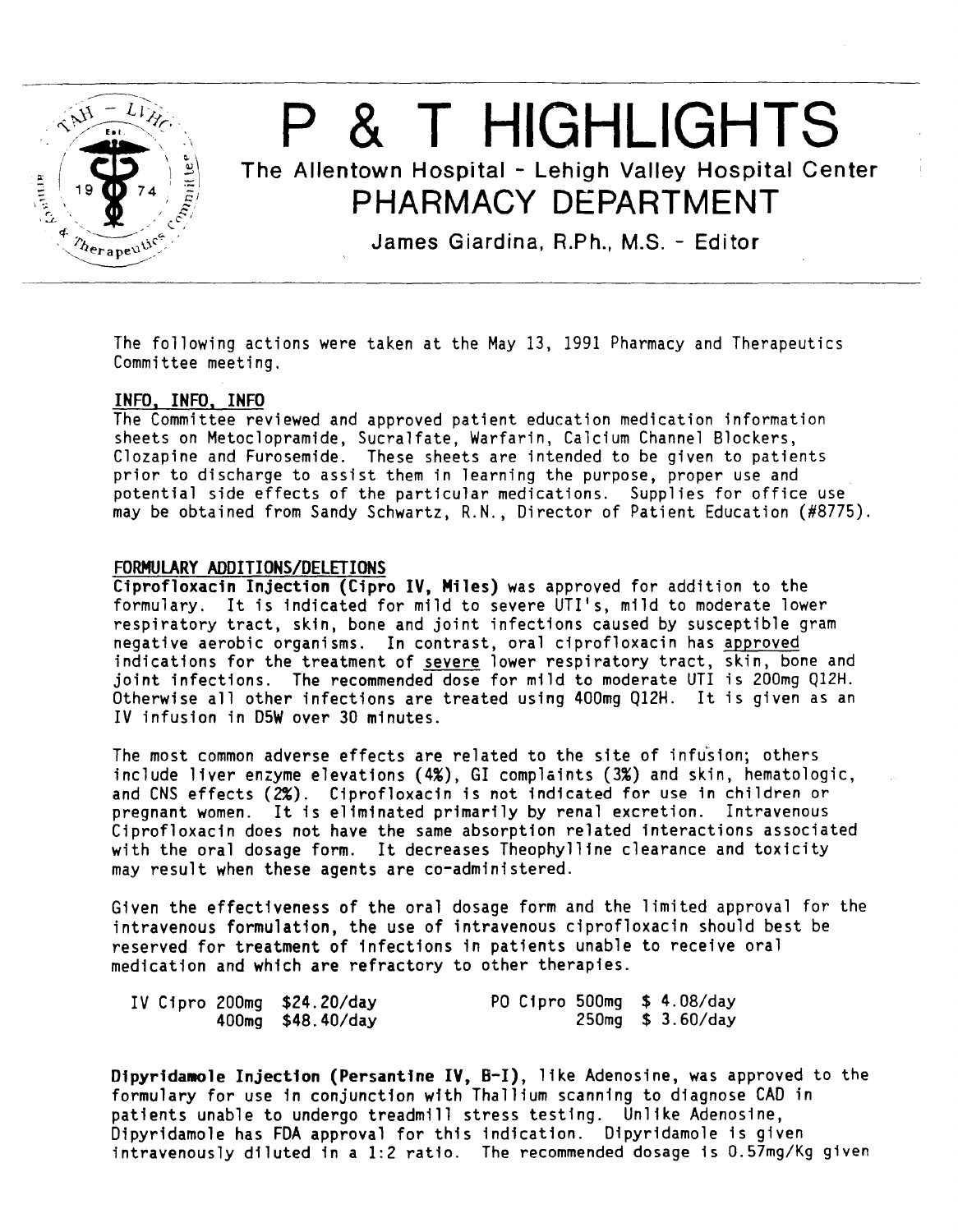over 4 minutes. Common side effects include angina, ST segment depression, headache, flushing, and hypotension. Excessive hypotension, angina and ST segment depression can be reversed with Aminophylline injection. Patients should not receive xanthine medications for 36 hours prior to the test and should avoid caffeine for two to four hours prior to testing.

lymphocyte Immune Globulin, Acti-Thymocyte Globulin (Atgam, Upjohn) was approved to the formulary. It is an immunosuppresant agent indicated for the management of renal transplant allograft rejection and in aplastic anemia patients not suited for bone marrow transplantation. It is obtained from hyperimmune horse serum and consequently is given following a test dose of 5mcg to rule out an allergic response. The usual adult dose for management of allograft rejection is 10-30mg/Kg/day given through a 0.2 micron filter over 4 hours.

#### PRE MIX STREAMLINING: THEOPHYLLINE INFUSION CHANGES

The Department of Pediatrics recommended that Aminophylline infusions be standardized to lmg/cc (Theophylline 0.8mg/cc). To accomplish this, Pharmacy will stock premixed Theophylline 400mg/500cc fluid. This product will replace Theophylline 800mg/1000cc fluid on the formulary, since the lOOOcc size is infrequently used and two 500cc bags could be used consecutively to fill any 800mg/1000cc orders. ·

#### ANSWERING A CRITICAL NEED: STANDARDIZATION OF CRITICAL CARE INFUSIONS

The Committee approved standards for the majority of critical care infusions. The intended outcome of this program is to decrease error potential due to calculation errors through the development and distribution of preprinted rate adjustment tables- Some will be attached directly to the IV's dispensed by the Pharmacy. The standards include a preferred vehicle which will make preparation consistent and allow for the eventual preparation by Pharmacy for many of these solutions.

To order a standard solution, physicians should only write the drug and the infusion rate i.e. Nitroglycerin infusion at Smcg/min. To deviate from the standards, the physician should specify the concentration and diluent, if desired. desired. ·

The following table depicts the products, concentrations and vehicles discussed.

Recommended Concentrations for "Standardized Infusions"

| Drug           | <u>Dose</u>       | Volume | Preferred Vehicle    |
|----------------|-------------------|--------|----------------------|
| Procainamide   | 2Gm               | 250    | D5W                  |
| Bretylium      | 2Gm               | 250    | D5W                  |
| Dobutamine     | 500mg             | 250    | D5W                  |
| Dopamine       | 400 <sub>mq</sub> | 250    | D5W                  |
|                | 800mg             | 250    | D5W                  |
| Nitroglycerin  | 100 <sub>mg</sub> | 250    | D5W                  |
| Nitroprusside  | 100 <sub>mg</sub> | 250    | D5W                  |
| Norepinephrine | 8mg               | 250    | D5W                  |
| Epinephrine    | 4mq               | 250    | D5W                  |
| Phenylephrine  | 10 <sub>mg</sub>  | 250    | D5W                  |
| Amrinone       | 100 <sub>mg</sub> | 100    | 0.9%Nacl; 0.45% Nacl |
| Isoproterenol  | 2mg               | 250    | D5W                  |
| TPA            | 100mg             | 100    | <b>SWI</b>           |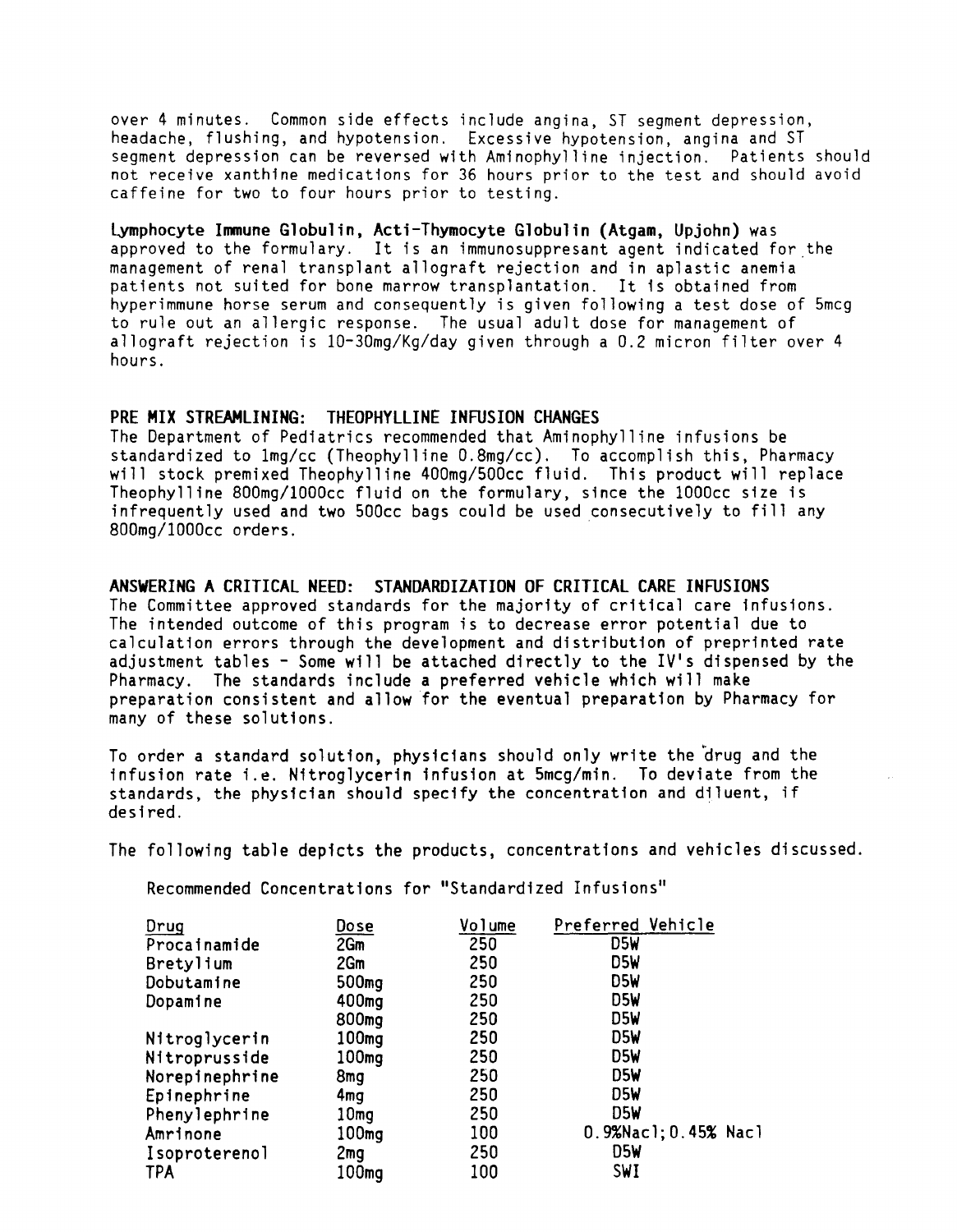#### FORMULARY DELETIONS

Pharmacy recommended the deletion of a large number of infrequently used products and sizes. These changes will be incorporated into the formulary with the next revision.

P & T, DUE, JCAHO: THE ALPHABET SOUP OF INSURING APPROPRIATE DRUG USE Drug Usage Evaluation is a JCAHO required activity for the Medical Staff to assure that drugs are used appropriately, safely and effectively. Currently, the P & T Committee is responsible for oversight of this activity. Key program requirements include:

- 
- 
- 
- 
- approval of the hospital plan<br>- identification of which drugs to evaluate<br>- identification of which aspects (indications, dose, route)<br>- study small sample size and summarize findings<br>- refer usage requiring improvement
- 

## EXPANDING DUE'S: ALBUMIN USAGE CRITERIA

The Committee approved criteria which were developed cooperatively between the major Medical Staff Departments/Sections and the Transfusion Review Committee. Albumin usage will be monitored against the criteria. (Attachment A)

#### DISTRIBUTION SCHIZOPHRENIA: ANOTHER CHAPTER IN THE CLOZAPINE SAGA

Clozapine (Clozaril, Sandoz) was initially approved for distribution as a "package" including weekly WBC monitoring for agranulocytosis and was administered by a National Home Care Provider. The cost for this program was \$9000/patient/year. Following a huge outcry from the Health Care Community, Sandoz is now allowing alternative distribution systems. The P & T approved the hospital's program which includes a seven day reorder policy. Other mandatory requirements include:<br>- limitation of dispensing to patients who have received a rechallenge

- authorization  $#$  (to limit rechallenge of patients at risk of $#$ agranulogytosis)
- weekly WBC testing and reporting to the National Registry
- Monitoring of compliance to program requirements

PT\MAY9l.DOC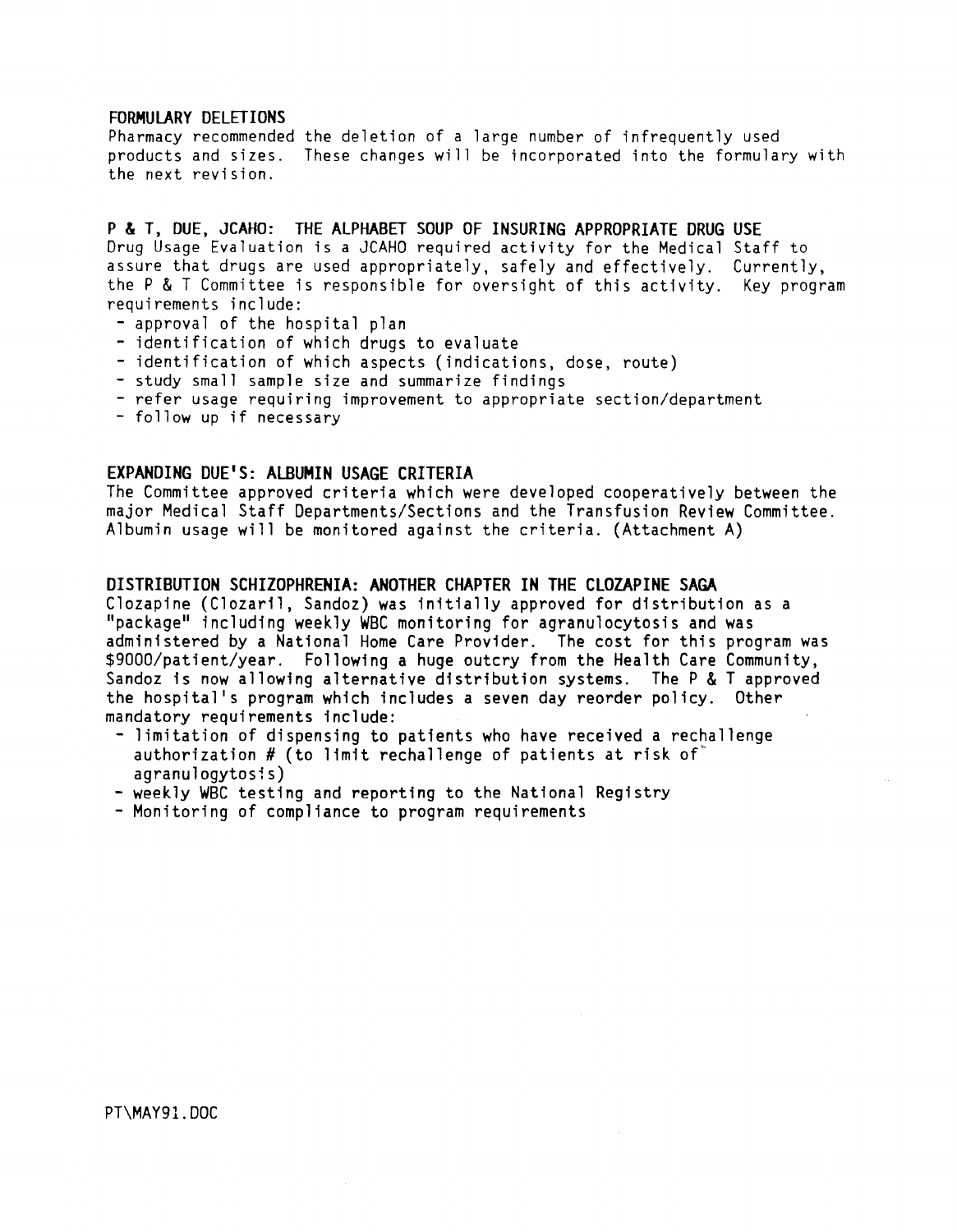## 1UDIT CRITERIA: ALBUMIN

|                      |                                                                                                                                                                                                                                                                                                                                     |                     | Standard |     |                                               |                  | Instructions                                                     |  |
|----------------------|-------------------------------------------------------------------------------------------------------------------------------------------------------------------------------------------------------------------------------------------------------------------------------------------------------------------------------------|---------------------|----------|-----|-----------------------------------------------|------------------|------------------------------------------------------------------|--|
| No                   | Elements                                                                                                                                                                                                                                                                                                                            | 100%                | 0%       | No. | <b>Exceptions</b>                             | No.              | Data Retrieval                                                   |  |
|                      | Justification of Use                                                                                                                                                                                                                                                                                                                |                     |          |     |                                               |                  |                                                                  |  |
| $\mathbf{1}$         | Volume expansion in conjuction with<br>noderate shock and moderate hypoalbuminemia<br>$(3 q/dl)$ .<br>Moderate shock is defined as at least 3<br>the following 4 criteria:<br>a. Pulse rate $>100$ , but <120<br>b. Systolic blood pressure <100, but>80<br>c. Diastolic blood pressure <70, but>60<br>d. urine output $< 50$ ml/hr | $\boldsymbol{\chi}$ |          | 1A  | >2L crystolloid administered prior to albumin | 1                | Lab report, Nursing flow sheet, MAR                              |  |
|                      | Moderate hypoalbuminemia (<3 g/dL) in<br>combination with one of the following:<br>e. Pulmonary edema or ARDS<br>f. Acute hepatic failure<br>q. Poor wound healing                                                                                                                                                                  | X                   |          | 1 A | <b>None</b>                                   | -1               | Lab report, Physician's order, Progress notes,<br>Nursing notes. |  |
| 2 <sup>7</sup>       | Open Heart surgery as cardiopulmonary pump<br>prime, <37.5Gm per procedure                                                                                                                                                                                                                                                          | X                   |          | 2A  | None                                          | $\boldsymbol{2}$ | OR records                                                       |  |
| $\mathbf{3}$         | Renal dialysis with severe hypotension<br>unresponsive to crystolloids                                                                                                                                                                                                                                                              | X                   |          | ЗΑ  | None                                          | 3                | Progress notes, Nursing notes, Nursing flow sheet                |  |
| $\blacktriangleleft$ | Burns<br>a. >10% body surface, second to third<br>degree burns<br>and<br>b. >12 hours after burns                                                                                                                                                                                                                                   | X                   |          | 4A  | Pulmonary inhalation injury                   | $\overline{4}$   | History & Physical, Nursing flow sheet                           |  |

 $\langle \frac{1}{2} \rangle$ 

colloid2. doc Rev. 9/90

 $\sim$ 

 $\sim$